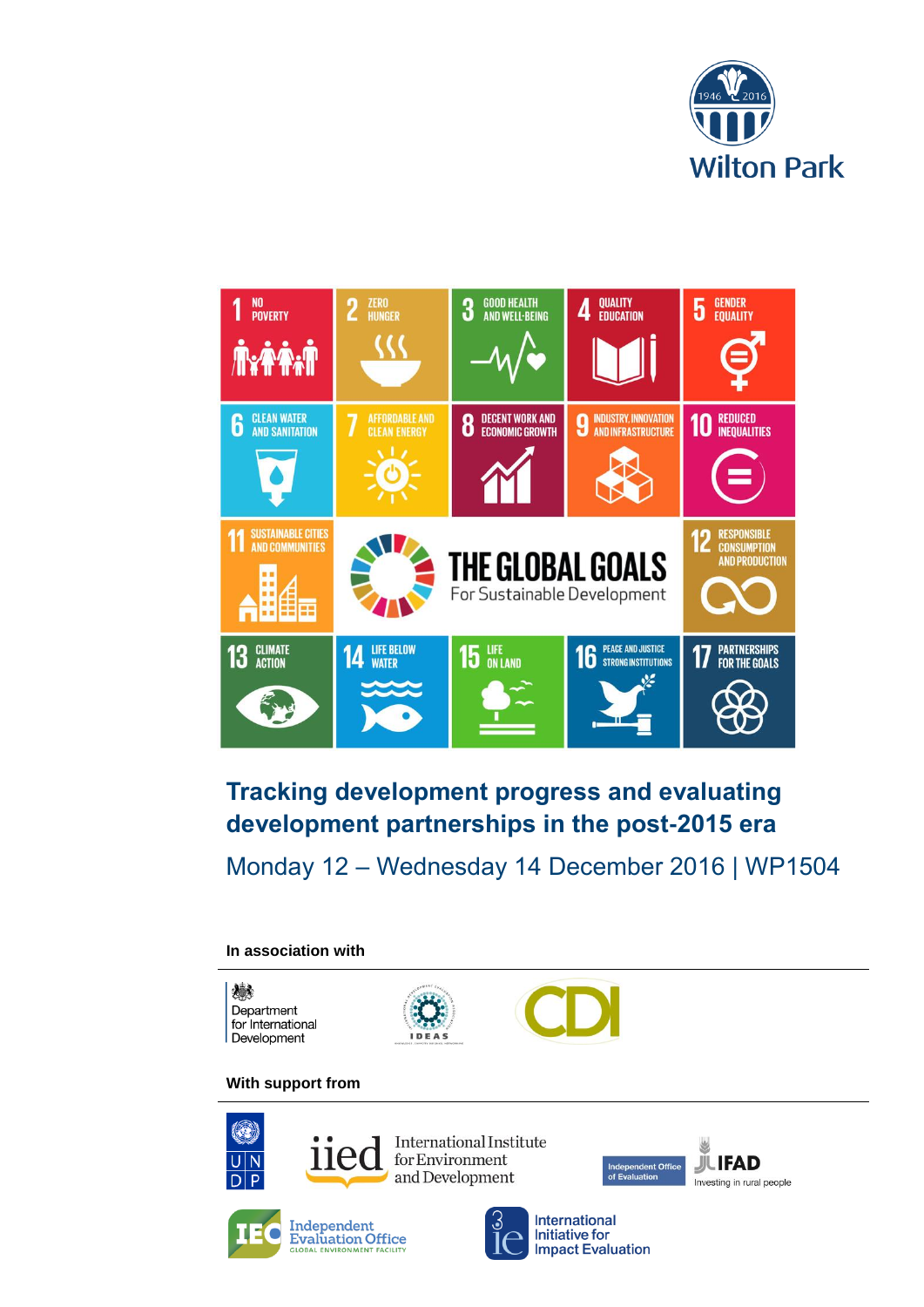

## Report

## **Tracking development progress and evaluating development partnerships in the post-2015 era**

Monday 12 – Wednesday 14 December 2016 | 1504

## **Introduction**

Wilton Park convened this meeting to shine light on the post-2015 journey towards the Sustainable Development Goals (SDGs) and the role that evaluation should play in tracking progress towards them. This event brought together decision makers, scholars and evaluators from around the world. It discussed policy and evaluation challenges posed by the aspirational nature of the SDGs formally endorsed by 193 heads of states in September 2015. While much depends on monitoring progress of the 17 goals and 169 targets through no less than 230 indicators, evaluation potentially needs to provide understanding of what works, how, for whom, under which circumstances, to achieve progress.

"evaluation … needs to provide understanding of what works, how, for whom, under which circumstances, to achieve progress"

There is a recognition that partnership is an overarching cross-cutting theme for a post-2015 agenda, linking the SDG goals that are focused on 4 'Ps': People, Planet, Prosperity and Peace. The 5th P for Partnerships embodies the imperative need for strengthened interaction across sectors and borders. Without broad-based partnerships, the financial and human resources needed to implement the SDGs would not materialise. The estimated funding gap of the SDGs is in the range of US\$1.9 trillion and US\$3.1 trillion, and it is hoped that a range of market-orientated initiatives and blended finance can fill this gap. Whether embedded in north-south or south-south cooperation the new development compact would need to emphasise social, economic and environmental sustainability so as to 'leave no one behind'.

The new development policy agenda blazes new frontiers and aims for extraordinarily ambitious targets in a period of severe geopolitical stress, major international economic uncertainties and unprecedented fiscal constraints. The resulting complexity must be factored into the design of country- and people-led programmes and multi-country development initiatives. There is a recognition that monitoring the SDG indicators will not be enough. High quality evaluations of the SDGs, and of the partnerships that will work to achieve them, are also needed both for public accountability and to draw lessons for the future.

This Wilton Park meeting sought to address some of the key challenges affecting partnerships and evaluation of the SDGs, including policy priorities, the need for new approaches, tools and methods, support for country-level evaluations and follow-up.

## **Key summary points**

#### **Partnerships and networks**

1. There is a recognition that the SDGs depend on new partnerships being formed, and old partnerships expanded. This includes not only civil society and governments, but a wider range of actors including citizens, the private sector, academics and a range of stakeholders not currently part of the development process. While the call for more partnership is not new, the SDGs provide a framework for partnerships to focus on and be evaluated for their contribution. Partnerships should have legitimacy, establish authority and act on the ground. These processes will require constant interaction,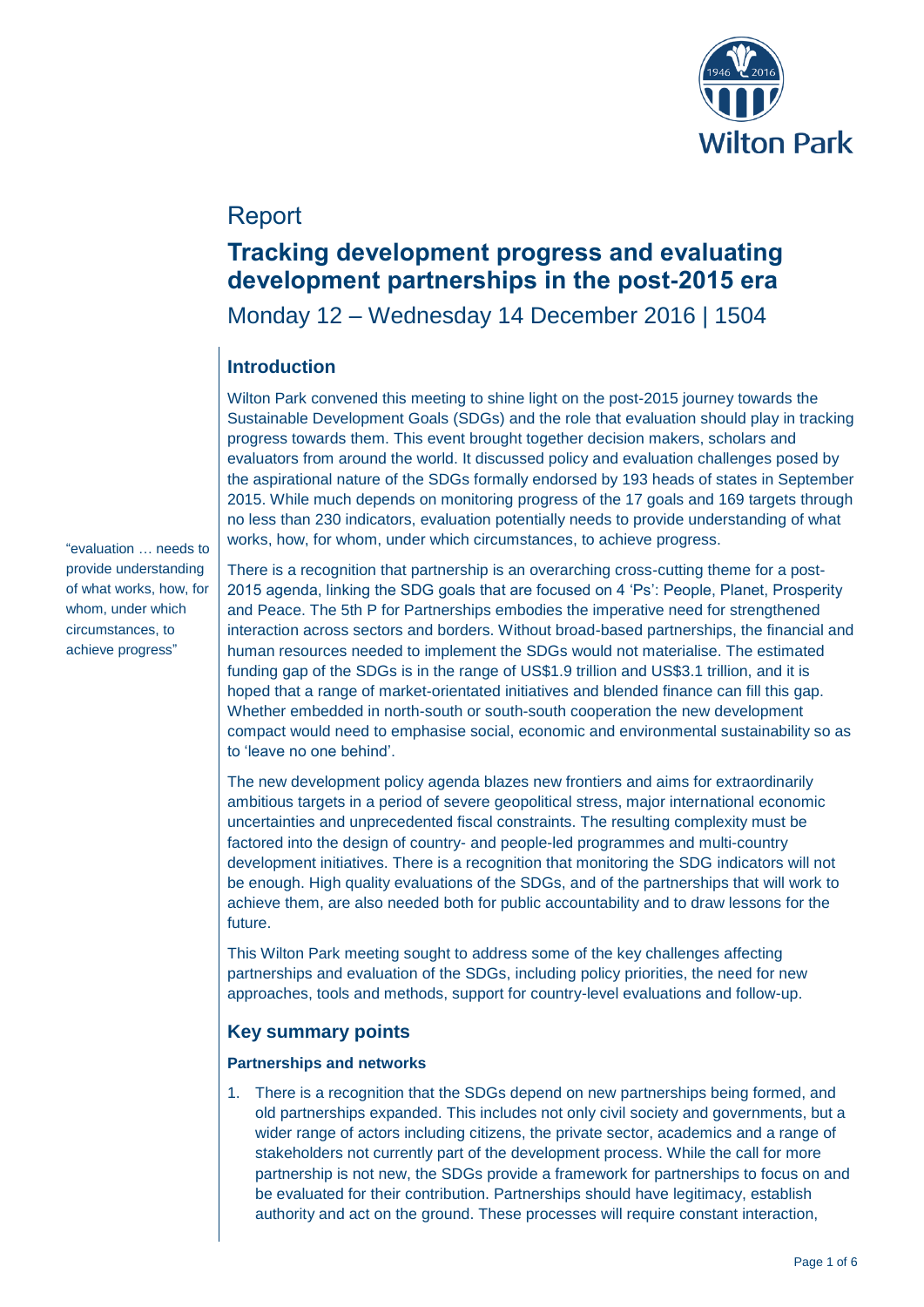"partnership is a muscle that needs to be exercised"

"Evaluation tools and methods will need to incorporate a diversity of ambitions, means, action and communication"

"Evaluation needs to step out of its comfort zone"

"Evaluation's role should be supportive, to bring evidence and promote learning"

"given the holistic and aspirational nature of the SDGs, evaluators can play an important role in tracking progress of the 'whole'."

learning from best practice building evaluation capacity development. Or, as one participant said: "partnership is a muscle that needs to be exercised".

#### **Political will**

2. The political will to achieve the SDGs needs to be nurtured and communicated during a time of major political, social and economic upheaval and major environmental concerns. Countries need to prioritise the SDGs within their national sustainable development priorities. Within countries the public needs a voice in these processes. The routes that countries and peoples will decide on will differ substantially, as countries face different challenges and have diverging backgrounds and histories. Notable concerns over what role evidence and monitoring will have in a 'post-truth' era should not be underplayed. Evaluation tools and methods will need to incorporate a diversity of ambitions, means, action and communication.

#### **Policy coherence**

3. The SDGs have not been developed into a coherent framework; they reflect what the global community could agree on. This means that they are not all mutually achievable and trade-offs are inevitable, which poses an additional challenge for evaluation. While the holistic and aspirational nature of the SDGs is recognised, the potential trade-offs between efforts to make progress on various SDGs are not. Discussions about the trade-offs between different SDGs should be promoted, and the potential role of evaluation explored. Evaluations could highlight where trade-offs endanger progress and where lack of policy coherence undermines the achievements towards the SDGs.

### **Making evaluation ready for the SDGs**

4. Evaluation needs to step out of its comfort zone to play a role. While evaluations of partnerships have taken place, these were seldom implemented jointly with partners. While policy coherence has a tradition in evaluation, there is no agreement or mandate on how far evaluations could explore coherence issues. Evidence is increasingly contested and evaluation as a profession should prepare for a role in the minefield of "post-truth" societies. Evaluation is also facing a challenge to bring new tools and methods to the complex issues it will face when supporting progress towards the SDGs. To be able to meet these multiple challenges evaluators will need to "go back to school" and develop, learn and implement new approaches. More focus on mathematical skills is also called for, for example including more mathematicians on evaluation teams.

## **Continued dialogue**

5. Resource constraints in funding the SDGs and ensuring action towards them means a call for partnerships, but also a call to put resources where they will produce the most impact. Evaluation's role should be supportive, to bring evidence and promote learning, but in order to do so, the dialogue between policy makers and major actors and partners should continue to enable exploration of the many complex issues that countries and the global community face. This is relevant both to achieve the goals and to monitor and evaluate them. A platform should be established to enable, promote and draw conclusions from such a dialogue.

## **Broader challenges of meeting the SDGs and learning from the MDGs**

- 6. More investment in evaluation of the SDGs will be needed, compared to the evaluation of the MDGs given the greater number of goals, targets and indicators. Key for the next few years will be how to ensure the SDGs are on track? What's working? How to make feedback loops quicker so that corrections can be made in projects and national plans?
- 7. Evaluation played no role in the MDGs. However, given the holistic and aspirational nature of the SDGs, evaluators can play an important role in tracking progress of the 'whole'. However, with the high number of targets and indicators, the evaluation challenge is considerably more complex than it would have been for the MDGs. While recognizing the complexity and aspirational nature of the SDGs, it should be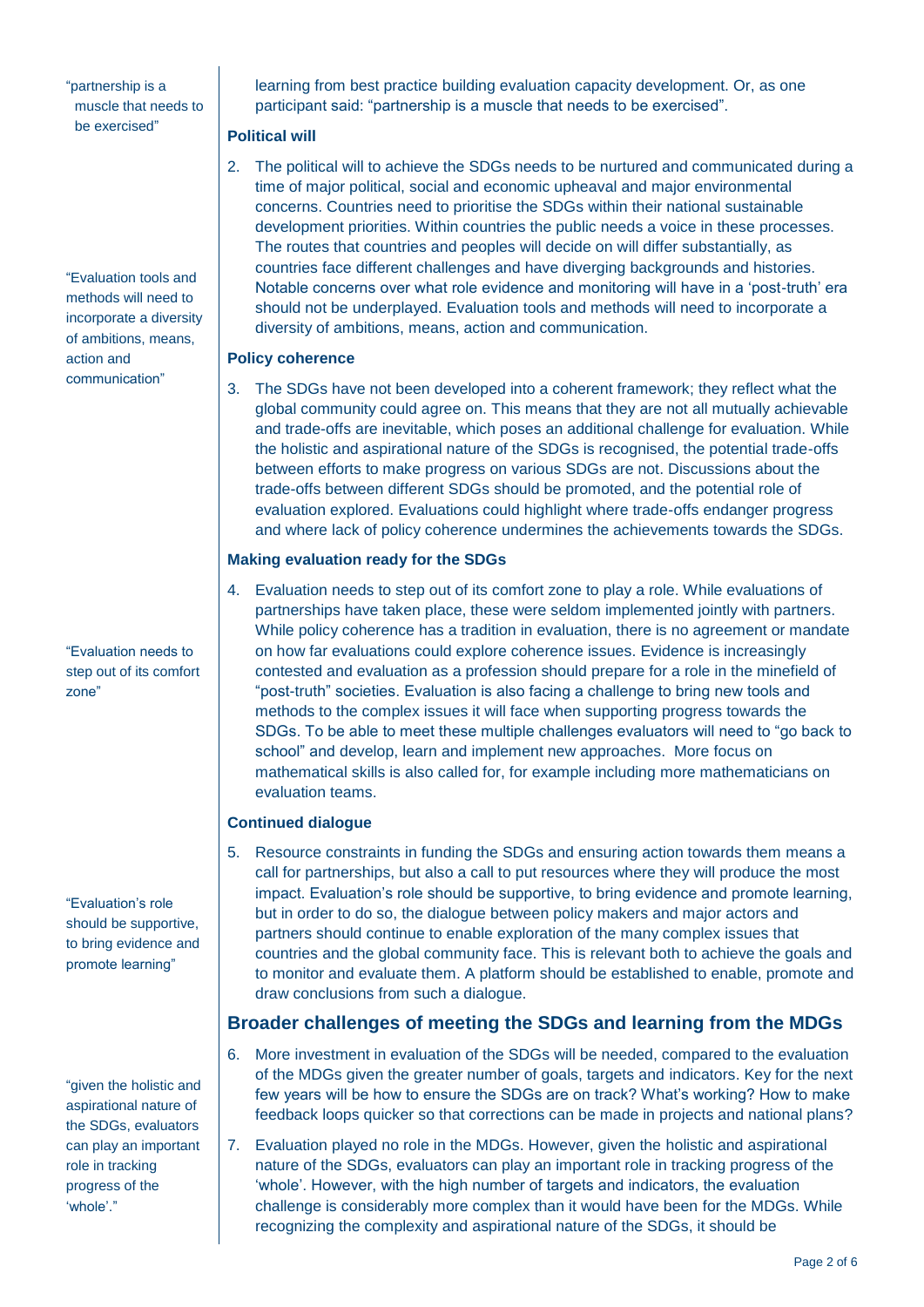"the SDGs appeal is mainly in setting an agenda, calling for action and raising the bar for mankind's hopes."

"Evaluation can help build an accountability culture and support the removal of constraints to 'development for all'.

"If evaluations have a rights-based perspective they will hold more credence"

"Evaluation has to be nationally rooted … stretch beyond national boundaries and be driven by universal values. It must play a role in uncovering the barriers to progress"

recognised that their appeal is mainly in setting an agenda, calling for action and raising the bar for mankind's hopes.

- 8. Political buy-in around evaluation and investment for evaluation will both be necessary. However, whether the global political buy-in around the SDGs remains after the political upheavals in 2016 is questionable. What are the implications for evaluation where there may be changing attitudes towards evidence? There are also limitations of 'speaking truth to power' in a range of evaluation cultures. Different institutional arrangements of actors involved in the SDGs (at country level and internationally) with different foci and incentives can also lead to a greater coordination challenge. This adds complexity to the evaluation process.
- 9. Recognition of national SDG plans that are rooted in the context of the countries and peoples also provides challenges for evaluation in cross-country analysis. The nonhomogenous and context specific nature of the SDGs has benefits, where landlocked countries such as Switzerland and Uganda will not have to report on SDGs which they are not directly involved (for example, SDG 14 - Conserve and sustainably use the oceans, seas and marine resources). It is also, however, often necessary to take transboundary issues into account, such as ensuring environmental sustainability where ecosystems do not match political borders.
- 10. Despite the broadness and universality of the SDGs, there is an imperative that the goals do not remain aspirational, but are matched with real change. This means upholding the principles of "No One Left Behind". Evaluation can help build an accountability culture and support the removal of constraints to 'development for all'. Evaluation should include recognition of the trade-offs and decisions that countries will face as they work towards achieving the SDGs. Interventions aiming to achieve one SDG goal, may have some negative impact on progress on other SDGs. For instance, tackling undernutrition (SDG 2) may lead to the promotion of farming focused on protein rich food, (with implications for sustainable production – SDG 12), which may lead to increased greenhouse gas emissions with climate change consequences (SDG13). There has not yet been a serious look at coherence and how the various SDGs should interact and work together, by policy makers, evaluators or other stakeholders.
- 11. The complexity of the SDGs means that partnerships will have to be formed at international, national and local levels, which are inter-disciplinary, people-driven and multicultural. Partnerships will be important to overcome silo thinking. The extent to which partnerships work, or not, and whether they can mobilise resources, should be a stronger focus for evaluation efforts than is currently the norm in development evaluation.

#### **Recommendations**

- 12. Policy makers and evaluators involved in evaluation of the SDGs, need to work from the premise that business as usual is insufficient. Given the lessons of the MDGs and the non-binding commitment behind the SDGs, evaluation could be driven by a human rights perspective, in particular the processes that build and guarantee rights, which is legally binding. If evaluations have a rights-based perspective they will hold more credence.
- 13. A concerted effort should be made by evaluators to reduce their use of jargon. Evaluators will also need to encourage higher political buy-in from policy makers and to democratise evaluation for wider populations, providing a voice for varied stakeholders. This would allow greater understanding and nuance to be brought into national and community level efforts.
- 14. Evaluation has to be nationally rooted, yet at the same time stretch beyond national boundaries and be driven by universal values. It must play a role in uncovering the barriers to progress, noting the political environment places additional emphasis on evaluator's role for delivering evidence for understanding and action.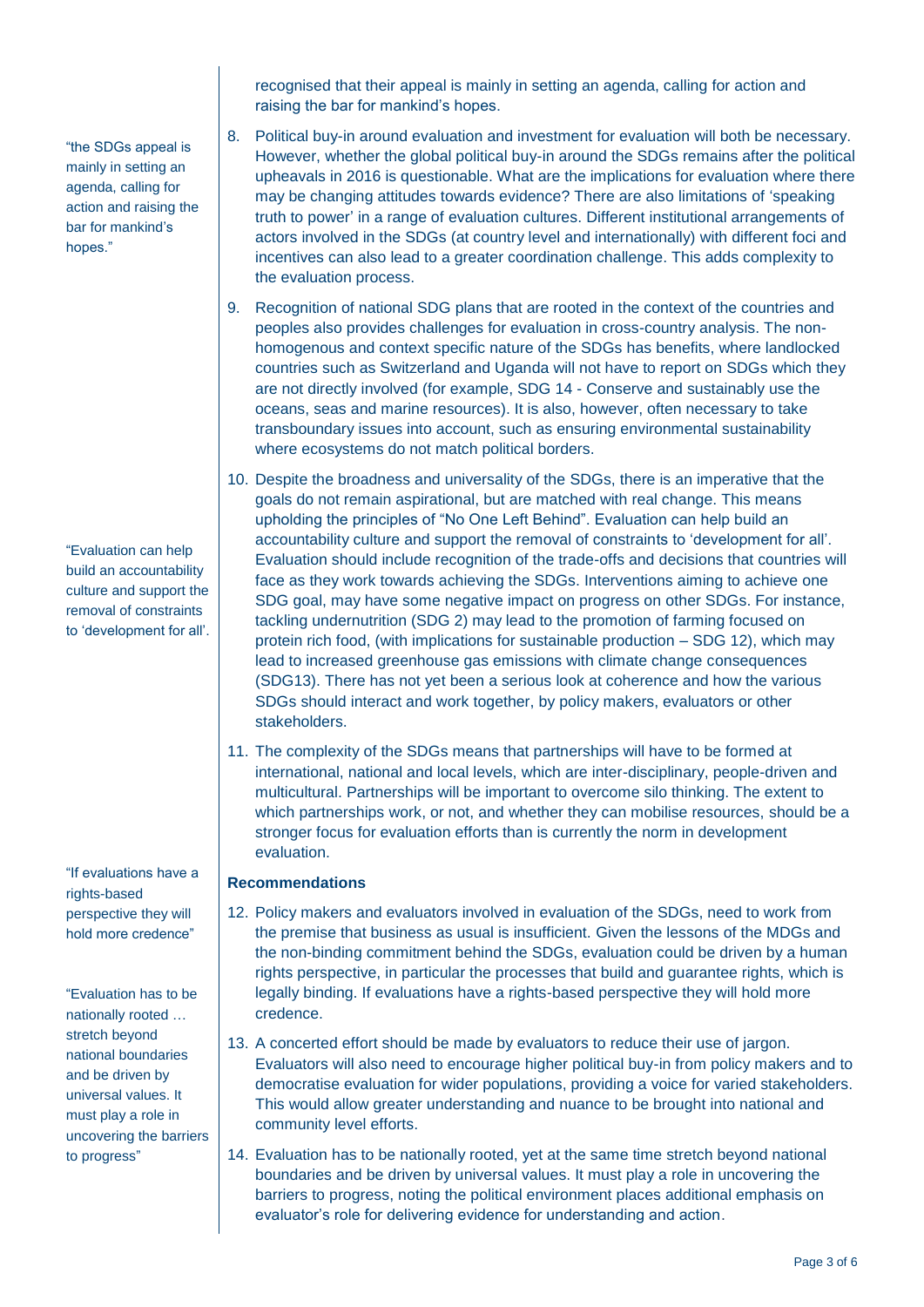"partnerships may not be the most efficient vehicles to achieve short term goals, but in the longer run they can produce the most sustainable solutions if interests and commonalities align"

"There are calls for a greater transfer of power from the donors to nations and citizens, both for aid delivery, through capacity development, and for evaluation"

"mandates will need to be enlarged and opened up to more democratic evaluation processes with partners"

## **Partnerships and policy - challenges in context**

- 15. Partnerships are not easy and need to be worked at to succeed. To work effectively partnerships need a vision and clear governance outlined at the outset. They may require longer timeframes in order to facilitate trust and promote knowledge sharing. This means that partnerships may not be the most efficient vehicles to achieve short term goals, but in the longer run they can produce the most sustainable solutions if interests and commonalities align. Similarly, with regards to policy, there needs to be political buy-in and an enabling environment for partnerships to function.
- 16. The private sector is likely to be increasingly involved in efforts to achieve the SDGs. The multi-faceted private sector includes new and emerging actors seeking economic return as well as social and environmental investment impact. The private sector is also interested in setting up monitoring arrangements of its input, in some cases complementing these with evaluation, often using less-traditional methods. Evaluators need to understand how private sector partners generate, use and talk about data, evidence and findings and discuss the impact of their work on progress towards the SDGs.
- 17. The emerging partnerships that will be needed to mobilise resources and action for the SDGs, and the risks entailed with those partnerships, have far reaching consequences. This is particularly so with how multilateral and bilateral donors engage. Evaluation can provide an understanding of the capacity of partners to deal with issues of an intervention and to reconcile those relationships going forward in a context. There are calls for a greater transfer of power from the donors to nations and citizens, both for aid delivery, through capacity development, and for evaluation.

#### **Recommendations**

- 18. Evaluation mandates in organisations are often restricted to the input of that organisation in a partnership, rather than to support partnerships in evaluation, usually due to resource constraints. Mandates will need to be enlarged and opened up to more democratic evaluation processes with partners. It was suggested that experiences in building successful evaluation partnerships and mandates could be shared between countries and that the UN could facilitate this, perhaps in line with quarterly policy reviews. This could lead to a global platform for exchanging experiences, establishing best practice, a safe space to learn and to discuss how development can be evaluated in partnership and relevant to the process of achieving the SDGs.
- 19. Evaluation capacity development is considered crucial to this. It was suggested that there is an urgent need to introduce more adaptive and dynamic scientific and mathematical methodologies into evaluation to better understand and evaluate chaotic and non-linear processes of change. In this regard evaluators would need to go "back to school" to add a wide variety of non-deterministic systems approaches to their toolbox.
- 20. Evaluation needs to engage better with actors in the private sector focusing on social and environmental impact in addition to economic rates of return. Evaluators and academics should look at what lessons have occurred through private sector engagement around the MDGs in helping orientate private business for the SDGs. Similarly, evaluators need to better understand the competitive instinct of the market, and use evaluation to provide a voice for the people.
- 21. Finally, more needs to be done on translating evaluative evidence into policy changes, ensuring evaluation findings can be communicated and using partnerships to help align incentive structures to provide that change.

## **Raising standards in evaluation**

**Models and methods**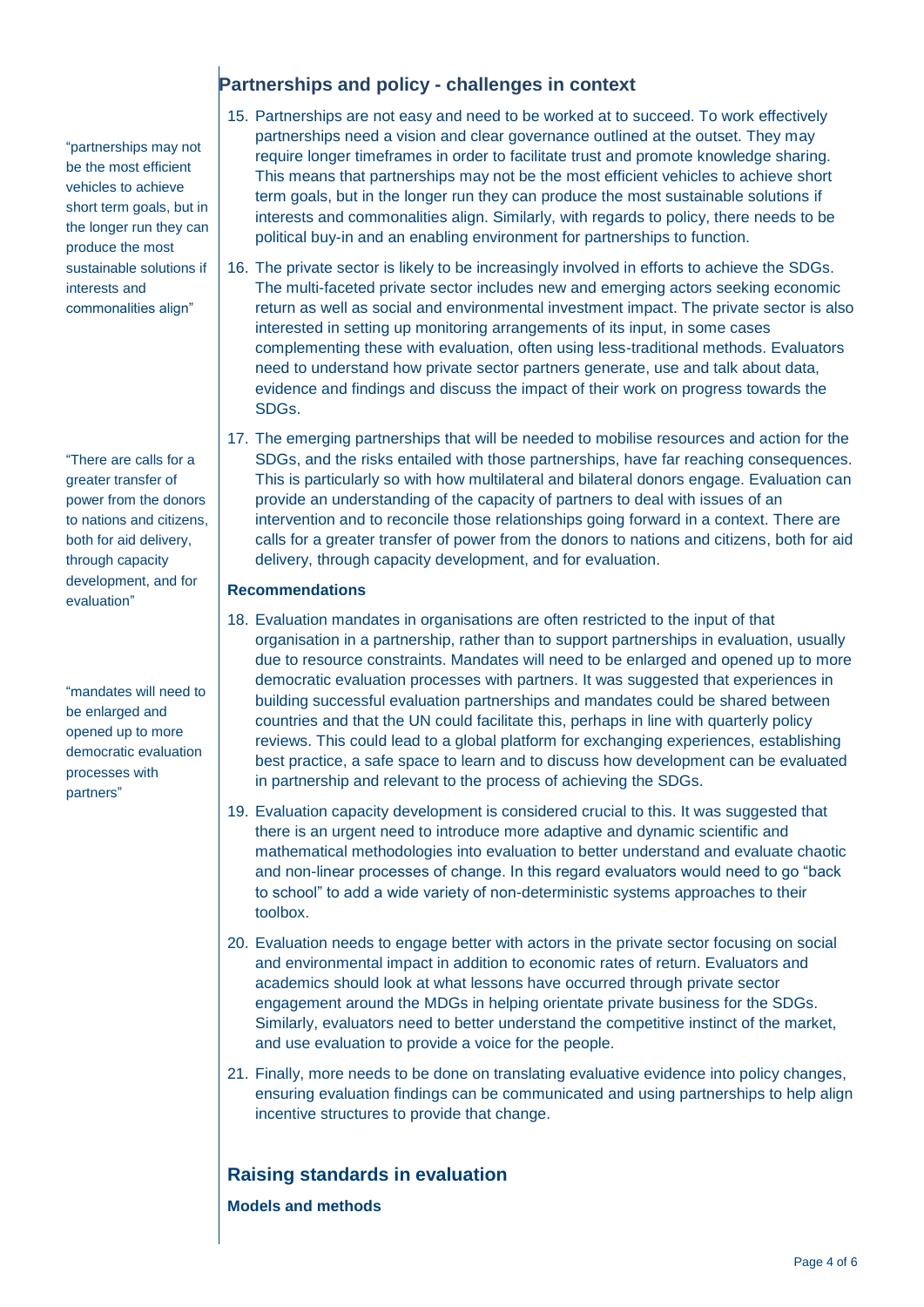22. There are several challenges from the shift from the MDGs to SDGs which should inform evaluators' methodological choices. Firstly, the interconnectedness and complexity of the SDGs raises interesting questions about how to deal with this; and how to understand the inter-relationships between multiple variables. Secondly, the SDGs require all countries to develop, and also include a multitude of new actors to do so. Finally, spatial and temporal dimensions (particularly issues around climate change and long-term sustained impacts) require methods and models that allow consideration of more than the conventional 3-5 year time perspective of an intervention, while including micro-meso-macro linkages where necessary, as well as system-level changes and transformations.

#### **Recommendation**

23. Greater attention needs to be placed on causality, and nested theories of change where there is a great richness in the literature to build on. The process of choosing evaluation questions, who is involved, whose values are represented and challenged in setting them, is key to ensure a greater relevance of evaluation for understanding progress of the SDGs. Systems-thinking in evaluation needs to be encouraged; there is a large repository of evidence, but lots of unanswered questions which may provide more depth. Finally, more emphasis must be placed on the models and methods of synthesising existing evaluative evidence.

#### **Governance of evaluation**

24. The governance of evaluation of the SDGs must be considered, to avoid power relations being mirrored by the evaluations, and to give voice to the marginalised and the organisations which represent them, where they exist. Evaluation of progress towards SDGs needs to start from a better perspective on common knowledge, taking into account where this continues the status quo rather than works for transformation. Inclusive approaches, such as people-centred data and participatory evaluations are recommended.

#### **Recommendation**

25. Ensure people-centred governance of evaluation. The promise of the Paris Declaration on Aid Effectiveness of 2005, to shift towards country-driven evaluations, has not been delivered yet, but has increased urgency in light of the SDGs. Recognising that the SDGs are universal, and for all countries, means there is a need for a common evaluation standard to be used in country-led evaluations. This would set a quality bar to be achieved.

#### **Ethics of evaluation**

26. Issues of ethics and integrity, including transparency and accountability, underpin all evaluations and are critical to how the SDGs should be evaluated. Throughout the evaluation process questions of values need to be faced by the evaluator. There is a need for more development of protocols, methods, and approaches to do an ethical evaluation, including how to get buy-in to get those who commission evaluations to agree on ethical perspectives in evaluations. This is a process that would clearly vary between countries and institutions, as ethical implications are also culture specific. Specific challenges of integrity will be corruption and bribery, and how to deal with ethical issues related to digitalisation such as privacy, consent, ownership, and opaqueness.

#### **Recommendation**

27. It is proposed that a body be created that can deal with ethical complaints raised on evaluations. The UN could create an 'ethics ombudsman. In addition, professional evaluation associations could promote ethical values in evaluations and provide training for those becoming involved in the process, and help with the challenges of values in evaluation.

"choosing evaluation questions, who is involved, whose values are represented and challenged in setting them … key to ensure a greater relevance of evaluation for understanding progress of the SDGs"

"It is proposed that a body be created that can deal with ethical complaints raised on evaluations"